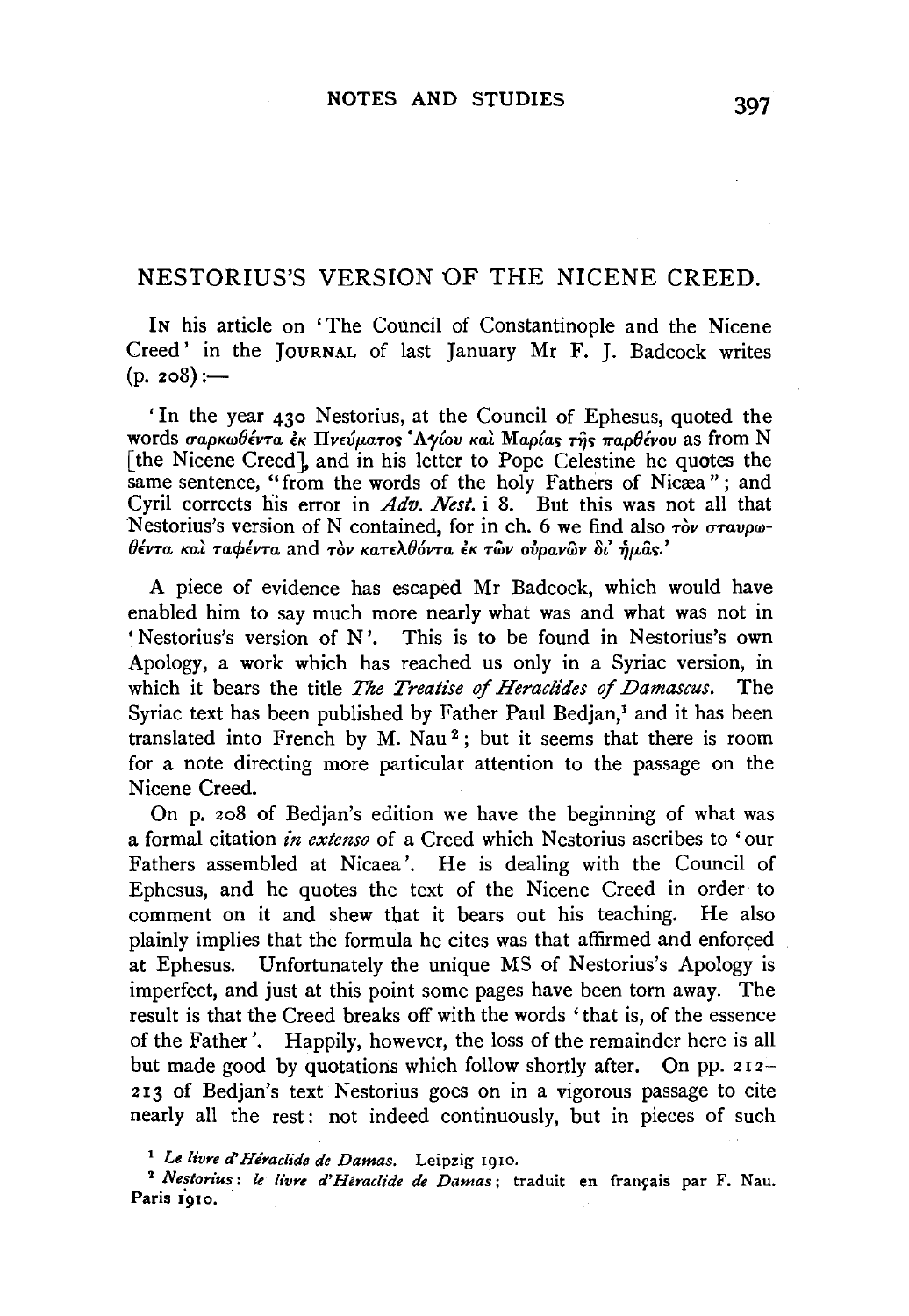extent, and with so much insistence and repetition, that reconstruction becomes easy and fairly sure.

I give first of all a literal translation of the piece of Creed on p. 208 (Bedjan) and of the passage on pp. 212-213 containing the further quotations.1 Afterwards the text may be reconstructed by the simple process of discarding the repetitions.

A (Bedjan, p. 208). ' *The Faith which was set forth by our Fathers at Nicaea.*<sup>2</sup> We believe in one God the Father almighty, maker of all things visible and invisible ; and in one Lord Jesus Christ, the Son of God, the only-begotten, who of the Father was begotten,—that is, from the essence  $(ith\bar{u}th\bar{a})$  of the Father,- $\ldots$ ,

The next passage, though continuous, I divide for convenience of reference into paragraphs, labelled  $(a)-(t)$ , and I draw attention to the more substantial quotations from the Creed by disposing them in short lines in the customary way. I italicize each piece of text which appears for the first time.

B (Bedjan, pp. 212-213). (a) 'The Fathers also, adhering to the divine Scriptures, said, "one Lord Jesus Christ, the only-begotten Son", (starting) from the  $\pi \rho \delta \sigma \omega \pi \sigma \nu$  of the union; and then they teach what  $(\rho \mathbf{r})$ who) they were that were united, and unto what. "He", say they, " who was begotten of the Father, only-begotten" : who is  $He$ ?

 $(\beta)$  " Our Lord Jesus Christ

the Son of God, the only-begotten that is, from the  $\omega \sigma /a$  of the Father--*God from God, and Light from Light, true God from true God: begotten, and not made; son-qfthe-nature* 3 *of the Father;* 

*through whom all was (made) that* (is) *in heaven and in earth."*   $(y)$  Of which are you speaking, O Fathers? of something else, or of that which you wrote above?. " The one Lord Jesus Christ, the Son of God, the only-begotten'' : who is this, and from whom? "From the Father:

(8) true God from true God:

begotten, and not made;

*who for us men and for our salvation came down."* 

( $\epsilon$ ) Who is this? say, O Fathers, to me and to him (Cyril) and to all: who is it? another, or the Only-begotten? "This one *(se.* the Onlybegotten) we teach you, and not another;

<sup>1</sup> These passages will be found in Nau's translation at pp. 125 and 128 respectively. 2 This is a rubricated heading in the MS.

 $s$  A common Syriac equivalent for  $\delta\mu$ ootatos.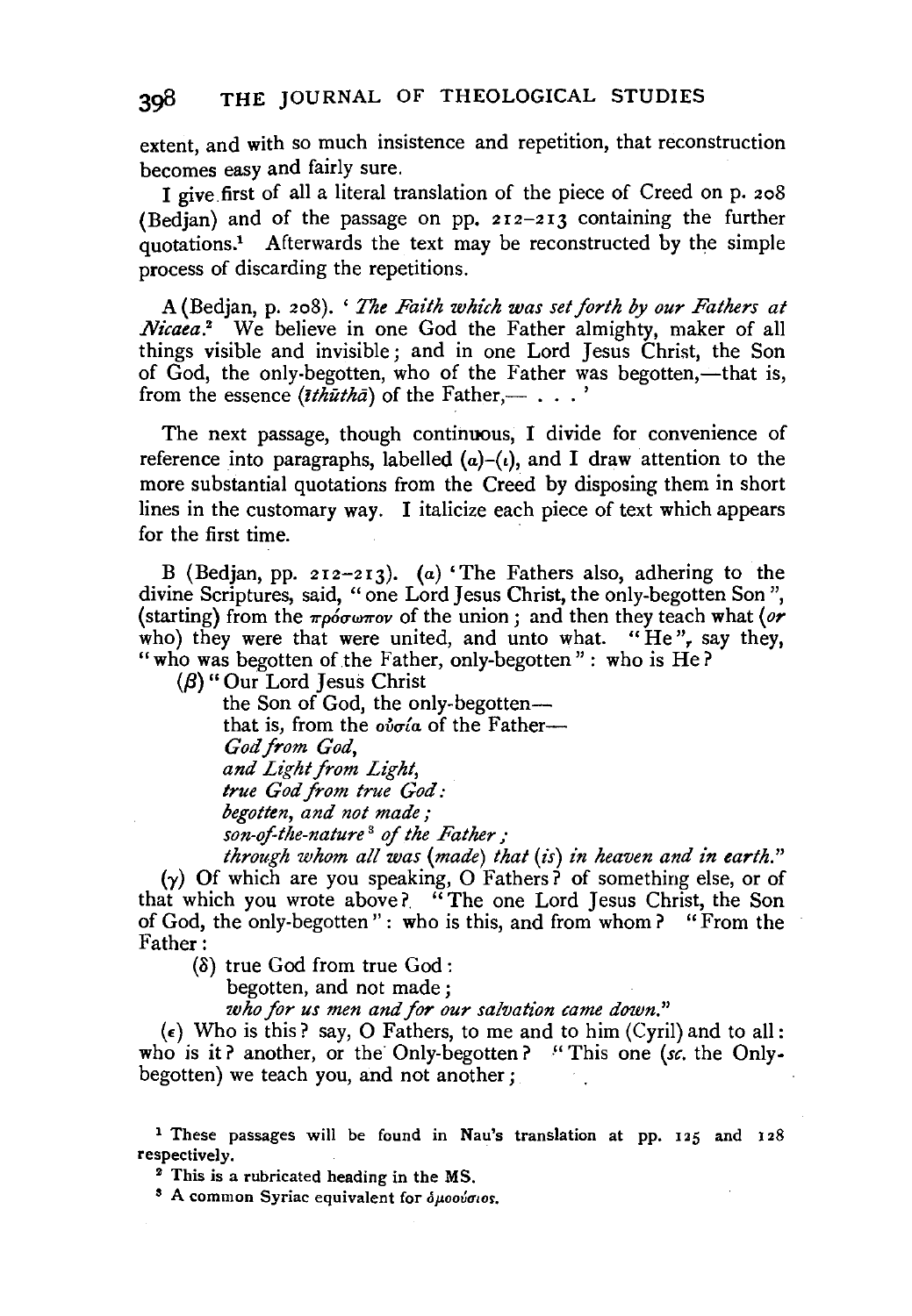## $(\zeta)$  who for us men and for our salvation came down, and *became-incarnate of the Holy Spirit and* of *Mary the Virgin, who also became-man."* <sup>1</sup>

 $(\eta)$  For as far as "He came down", "He became-incarnate", and "He became-man", they taught us concerning the things that belong to Christ's Divinity; but by "He became-incarnate", concerning His union with flesh; and thenceforth concerning the flesh in which "the one Lord Jesus Christ, the Son of God, the only-begotten" becameincarnate. For does not that, "of the Holy Spirit and of Mary the Virgin", teach us about the birth in flesh? "The one Lord Jesus Christ, the only-begotten Son of God'' : what is His nature? That which His mother also is, from whom was born the passible flesh.

(8} *"And He suffered, and rose the third day, and ascended to heaven; and cometh to judge the living and the dead.'''* 

 $(\iota)$  Who is this? "The one Lord Jesus Christ, the Son of God, the

only-begotten.'' In both regards-as son of the nature of the Father and son of the nature of the mother-they call Him " the one Lord Jesus Christ'' : not God the Word by nature in both regards, but "the one Lord Jesus Christ, the Son of God, the only-begotten''. For into a  $\pi \rho \acute{o} \sigma \omega \pi \sigma \nu$  is the union, not into a nature: (it is) not (a union) into an  $o\nu\sigma\acute{a}$ , but a union of  $o\nu\sigma\acute{a}u$ .

If to passage A be added the italicized pieces in passage B  $(\beta)$ ,  $(\delta)$ ,  $(2)$ ,  $(\theta)$ , the result is a Creed which is, on the Nicene basis, complete except for the clause on the Holy Ghost, which Nestorius had no occasion to quote. By putting the obvious Greek for the Syriac we can reconstruct Nestorius's version of the Nicene Creed, as embodied in his Apology, with substantial accuracy. But before doing this there is a point which needs consideration. In passage A we find the order, 'the Son of God, the only-begotten, who of the Father was begotten '; and in passage B we four times meet with the quotation, 'The one Lord Jesus Christ, the Son of God, the only-begotten', viz. at  $(\beta)$ ,  $(\gamma)$ ,  $(\eta)$ , (i). At first I thought that Nestorius's version of N here must have had μονογενή before γεννηθέντα εκ του πατρός (as in C<sup>2</sup>) instead of after it (as in N), and that it must have run: *και είς ένα κύριον* 'Ιησούν Χριστον *Tov viov Tov 8wv Tov p.ovoyorq, Tov* EK *Tov 7raTpos y£vvYJ8lVTa, TovTluTtv* eK Tης ούσίας του πατρός, θεὸν έκ θεου, κτλ. But on further consideration I am disposed to think that the Syriac order in passage A, whereby  $\mu$ ovoy $\epsilon v \hat{\eta}$  is apparently placed before, instead of after,  $\gamma \epsilon v \gamma \theta \epsilon v \tau a \epsilon \kappa \tau o \hat{v}$ *7raTp6s,* is due merely to the translator, who eased the Syriac construction on this occasion by bringing the adjective  $\mu o\nu o\nu \hat{v}$  back nearer to

<sup>2</sup> Sc. the 'Constantinopolitanum'.

<sup>&</sup>lt;sup>1</sup> In the Syr. 'became-incarnate' and 'became-man' are denominative verbs from the substantives ' flesh ' and 'man' respectively.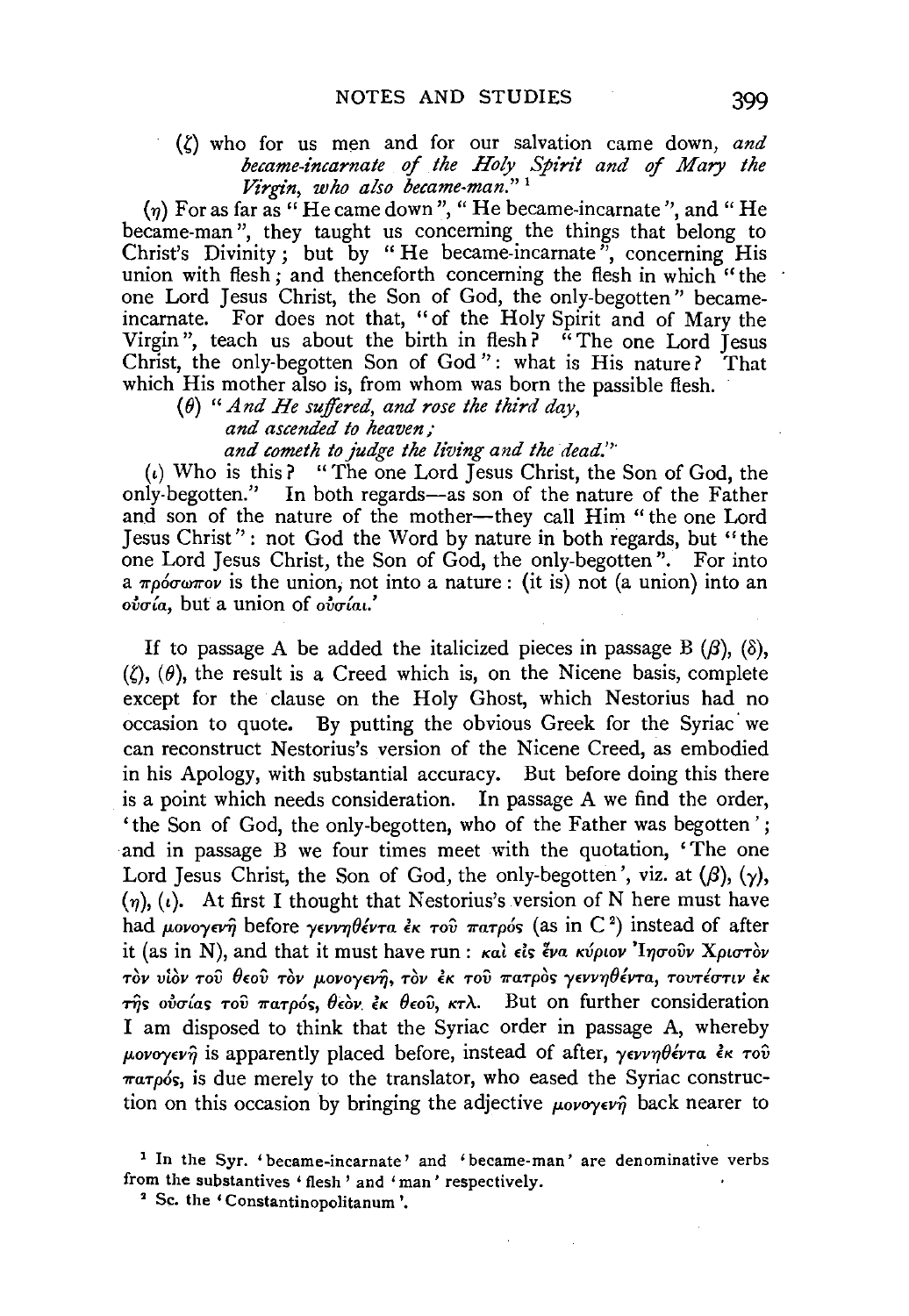its subject. Whatever be the explanation of the order in passage A, it is certain that Nestorius knew the original Nicene form of the clause, for in passage  $B(a)$  we find him ascribing it explicitly to the Nicene Fathers: 'He, say they, that was begotten of the Father, onlybegotten' (clearly *γεννηθέντα εκ του πατρός μονογενή*). Moreover if we look at B  $(\beta)$  we see that, while  $\gamma$ *evvn* $\theta$ *évra*  $\epsilon$ *k το* $\theta$  *πατρός* is there omitted, *TovTtcruv is the olotias Tov TaTp6s* comes (as in the real N) next to, and as an immediate explanation of, *povoyevn*. As regards the omission of *yeW1J8(VTa* £K *Toil 71"aTp6<>* altogether before *p.ovoyevfj* in B ( $\beta$ ),  $(\gamma)$ ,  $(\eta)$ , (i)—the passages referred to above—it may possibly be due to reminiscence of some other Creed, such as C; but on the other hand the formula 'the one Lord Jesus Christ, the Son of God, the only-begotten ' is in those passages repeated rhetorically, as a sort of catchword, and the inclusion of 'begotten of the Father' before 'onlybegotten ' would not only be cumbrous, but would interfere with the argument. Nestorius is arguing in these passages that the Nicene Fathers introduced their teaching on the Son not by styling Him at the outset 'God the Word', but by giving Him titles which were applicable to both natures at once; so that attributes or functions specifically divine and others specifically human might not both be predicated either of God the Word alone or of the human nature alone, but, as Nestorius expresses it, of 'the  $\pi \rho \acute{o} \sigma \omega \pi \sigma \nu$  of the union'; which  $\pi$ *p6cw<sub>70</sub> was* indicated by the names ' Christ' and ' Son'. Now Nestorius would regard *γεννηθέντα* έκ του πατρός rather as one of the divine attributes than as forming part of the intercommunicable titles; and so he would naturally omit the words when employing ' the one Lord Jesus Christ, the Son of God, the only-begotten' strictly as a title.

In the reconstruction which follows, then, I shall assume that Nestorius's version of the Nicene Creed had the true reading of N found in passage B  $(a)$ , which was, in any case, known to Nestorius.

| Reconstruction of Nestorius's version of N. |                                           |
|---------------------------------------------|-------------------------------------------|
| Kalk the use when                           | Πιστεύομεν είς ένα θεόν πατέρα            |
| $2.22$ אפעד בל                              | παντοκράτορα,                             |
| $\lambda$                                   | πάντων δρατών τε <sup>1</sup> καλ αοράτων |
| ەدلىم محلهىيىتى.                            | ποιητήν.                                  |
| neuro sar rio susa                          | καλ είς ένα κύριον Ίησοῢν                 |
| Kany "                                      | Χριστόν, τον νίον του θεού,               |

<sup>1</sup> Or  $\delta$ *paT*ŵv  $\tau \epsilon$   $\pi$ *ávrwv.* The Syriac affords no indication of the original order.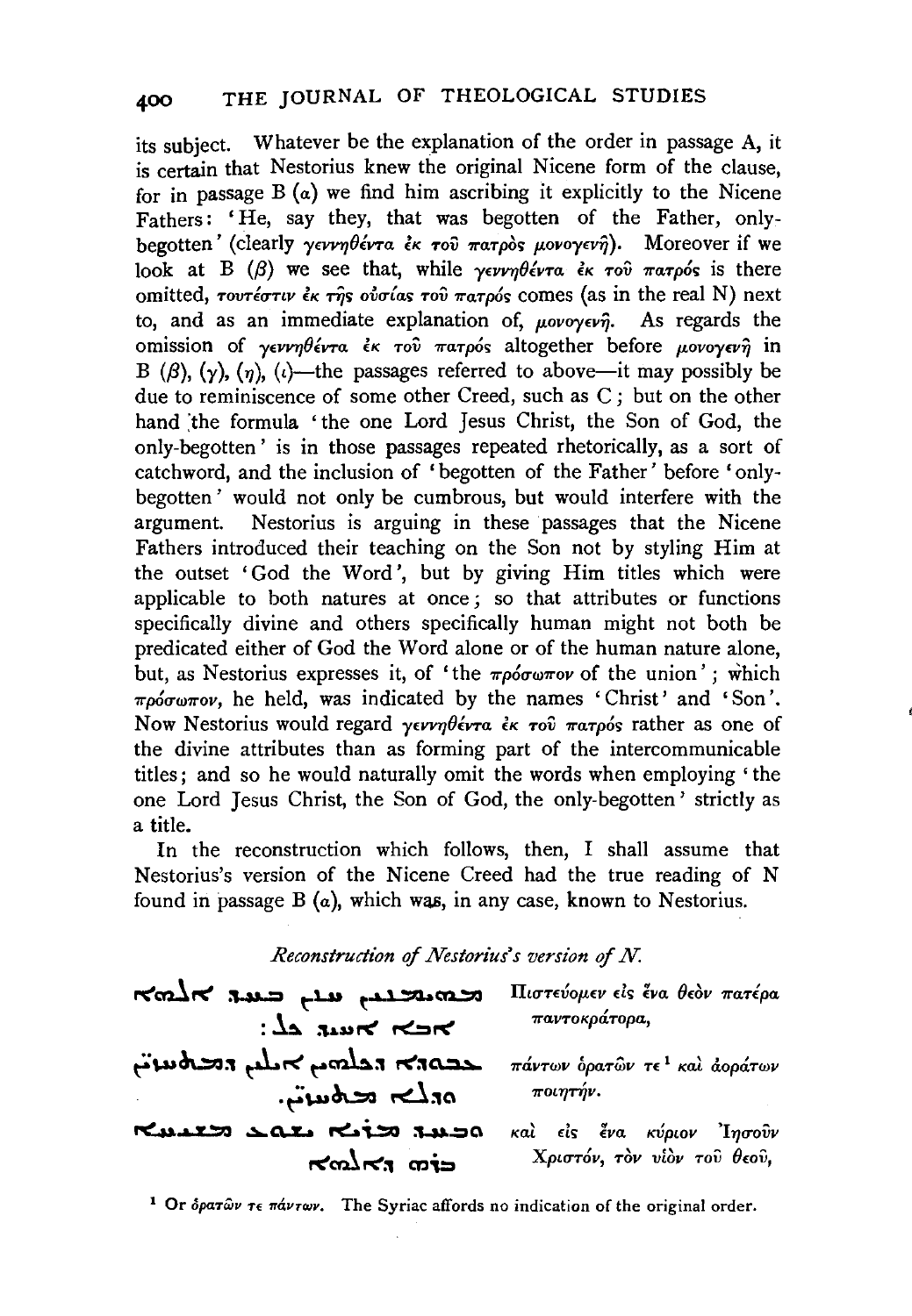#### NOTES AND STUDIES

estate KOK pos: Kasu γεννηθέντα ἐκ τοῦ πατρὸς μονο- $\gamma$ εν $\hat{\eta}$ —-מנח הם כבן אטאסואמה האכשה: τουτέστιν έκ της ούσίας του  $\pi a \tau \rho \acute{o} \varsigma$  –  $^{-1}$  $\kappa$ מלול הבה בימלול θεὸν ἐκ θεοῦ. סנסמודא הכן באמולא: φώς έκ φωτός, Kalk pas Kistz Kalk θεὸν ἀληθινὸν ἐκ θεοῦ ἀληθινοῦ,  $:$   $\kappa$   $\kappa$ KILL Kolo KILL γεννηθέντα, οὐ ποιηθέντα, של האשרה הא όμοούσιον τῷ πατρί, ROOD LA CORNER δι' ού τα πάντα εγένετο, הכצורכם הנגשובה τά τε έν τώ ούρανώ και τα έν τη  $\gamma \hat{n}$ <sup>2</sup> mo reallo everso oral τον δι' ήμας τους ανθρώπους και διὰ τὴν ἡμετέραν σωτηρίαν entay und: κατελθόντα, ALSOLE A FOUNT RODRING καὶ σαρκωθέντα ἐκ πνεύματος άγίου και Μαρίας της παρ- $3\sigma$ adado nosta nos θένου, mà the nheiu. και ένανθρωπήσαντα,<sup>3</sup> our oper Lolbon covers: Γκαλ]<sup>4</sup> παθόντα, και αναστάντα τῆ τρίτη ἡμέρα,  $: \text{const}$  deep:  $\lceil \kappa a \rceil$  ανελθόντα είς  $\lceil \tau o v \rceil^5$ ούρανούς, المخالفة متساحية المخالص [και ] έρχόμενον κρίναι ζώντας καὶ νεκρούς."

Nestorius had no occasion to quote the clause on the Holy Spirit, so that we do not know whether his version added anything to the bare και είς το άγιον πνεύμα of N. It had the anathemas, however, to which Nestorius refers on p.  $215$ .<sup>7</sup> I epitomize the passage.

<sup>1</sup>Thus far the Syriac text opposite is from passage I (Bedjan, p. 208), but for the Greek of the preceding line I follow the Syriac order found in passage II  $(a)$ (Bedjan, p. 112), viz. احط مسموط (Bedjan, p. 112), viz.

<sup>2</sup> See passage II  $(\beta)$ . <sup>3</sup> See II ( $\delta$ ), ( $\zeta$ ). <sup>4</sup> As regards the words in square brackets, the Syriac has 'and' in each case,

but it would almost certainly have supplied it even if absent in the Greek.

<sup>5</sup> As Syriac has no article we cannot say whether or no rovs is to be read before ούρανούς.

<sup>6</sup> For [ $\kappa a$ ]  $\pi a\theta$ óvra to the end see II ( $\theta$ ).

 $7$  Nau, p. 130.

VOL. XVI.

**40I**